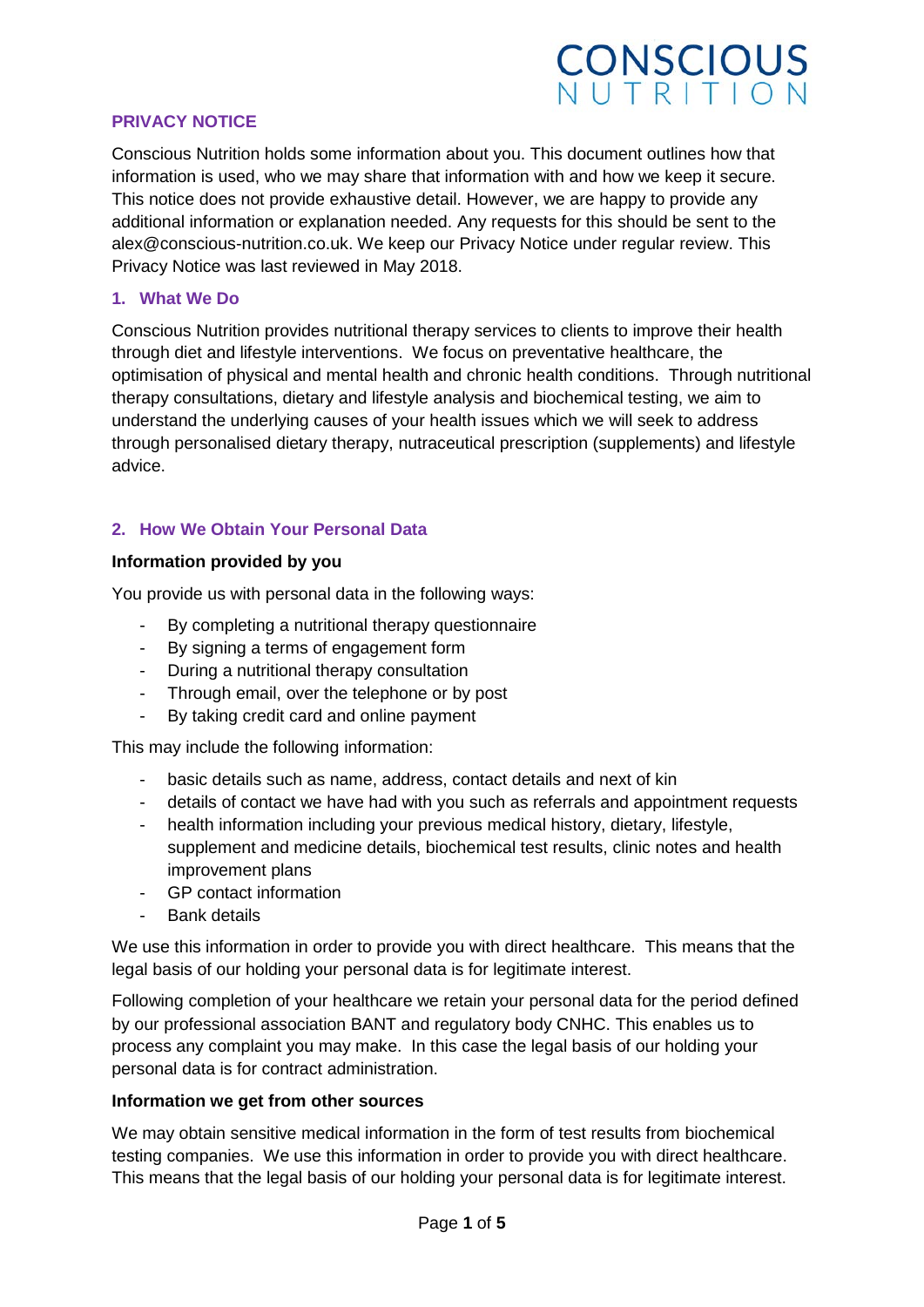### **CONSCIOUS** IUTRITION

We may obtain sensitive information from other healthcare providers. The provision of this information is subject to you giving us your express consent. If we do not receive this consent from you, we will not be able to coordinate your healthcare with that provided by other providers which means the healthcare provided by us may be less effective.

#### **3. How we use your personal data**

We act as a data controller for use of your personal data to provide direct healthcare. We also act as a controller and processor in regard to the processing of your data from third parties such as testing companies and other healthcare providers. We act as a data controller and processor in regard to the processing of credit card and online payments.

We undertake at all times to protect your personal data, including any health and contact details, in a manner which is consistent with our duty of professional confidence and the requirements of the General Data Protection Regulation (GDPR) concerning data protection. We will also take reasonable security measures to protect your personal data storage.

We may use your personal data where there is an overriding public interest in using the information e.g. in order to safeguard an individual, or to prevent a serious crime. Also where there is a legal requirement such as a formal court order. We may use your data for marketing purposes such as newsletters but this would be subject to you giving us your express consent.

#### **4. Do you share my information with other organisations?**

We will keep information about you confidential. We will only disclose your information with other third parties with your express consent with the exception of the following categories of third parties:

- Our registrant body, CNHC and our professional association, BANT, for the processing of a complaint made by you
- Any contractors and advisors that provide a service to us or act as our agents on the understanding that they keep the information confidential
- Anyone to whom we may transfer our rights and duties under any agreement we have with you
- Any legal or crime prevention agencies and/or to satisfy any regulatory request, e.g. CNHC, if we have a duty to do so or if the law allows us to do so

We may share your information with supplement companies and biochemical testing companies as part of providing you with direct healthcare. We will not include any sensitive information

We will seek your express consent before sharing your information with your GP or other healthcare providers. However, if we believe that your life is in danger then we may pass your information onto an appropriate authority (such as the police, social services in the case of a child or vulnerable adult, or GP in case of self-harm) using the legal basis of vital interests.

We may share your case history in an anonymised form with our peers for the purpose of professional development. This may be at clinical supervision meetings, conferences, online forums, and through publishing in medical journals, trade magazines or online professional sites. We will seek your explicit consent before processing your data in this way.

#### **5. What are your rights?**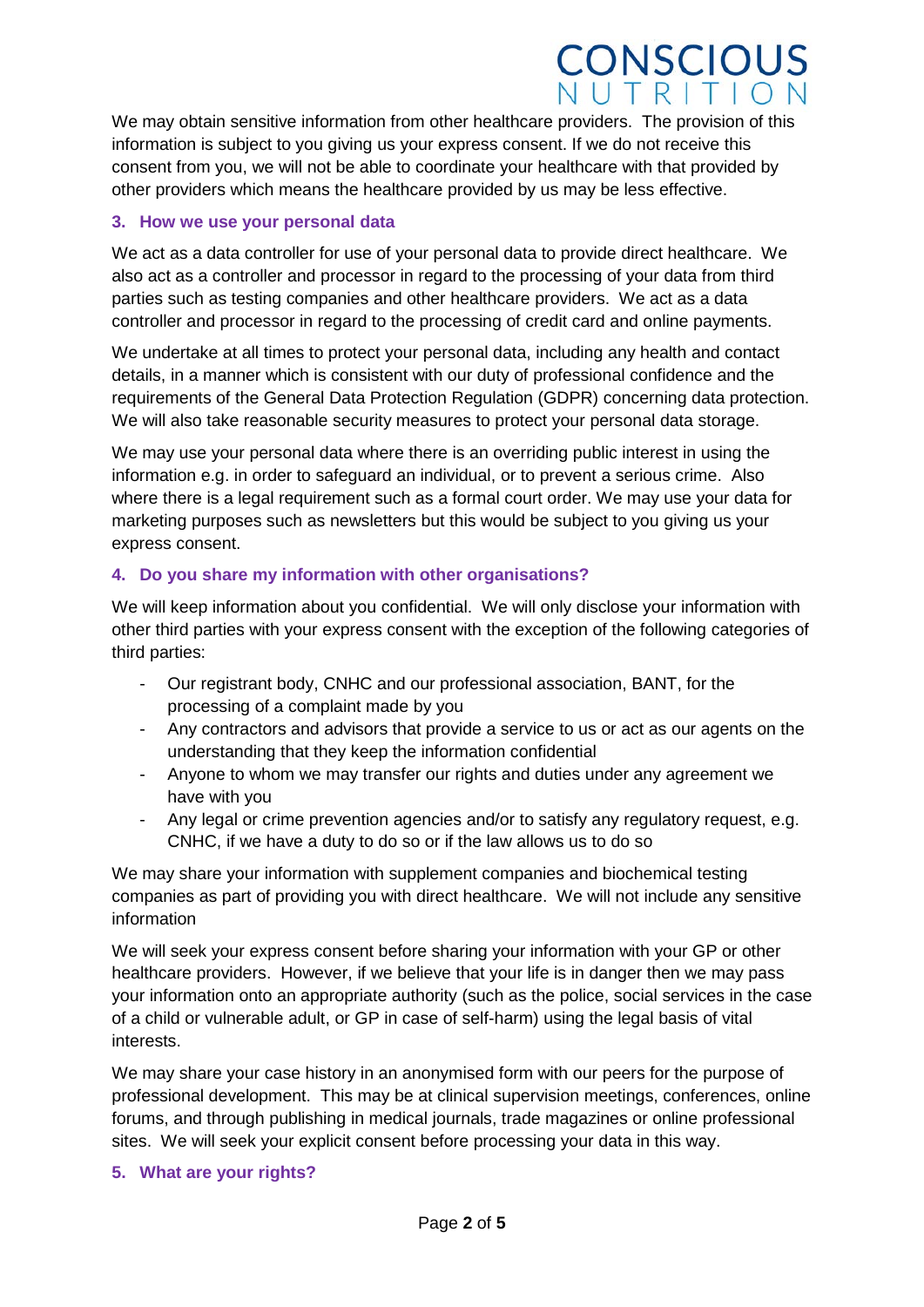### **CONSCIOUS** UTRITION

Every individual has the right to see, amend, delete or have a copy, of data held that can identify you, with some exceptions. You do not need to give a reason to see your data.

If you want to access your data you must make a subject access request in writing to alex@conscious-nutrition.co.uk Under special circumstances, some information may be withheld. We shall respond within 20 working days from the point of receiving the request and all necessary information from you. Our response will include the details of the personal data we hold on you including:

- Sources from which we acquired the information
- The purposes of processing the information
- Persons or entities with whom we are sharing the information

You have the right, subject to exemptions, to ask to:

- Have your information deleted
- Have your information corrected or updated where it is no longer accurate
- Ask us to stop processing information about you where we are not required to do so by law or in accordance with the BANT and CNHC guidelines.
- Receive a copy of your personal data, which you have provided to us, in a structured, commonly used and machine readable format and have the right to transmit that data to another controller, without hindrance from us.
- Object at any time to the processing of personal data concerning you

We do not carry out any automated processing, which may lead to automated decision based on your personal data.

If you would like to invoke any of the above rights then please write to Alex Georgiou at Conscious Nutrition, We Work,1 St Peters Square, Manchester or email alex@consciousnutrition.co.uk

#### **6. What safeguards are in place to ensure data that identifies me is secure?**

We only use information that may identify you in accordance with GDPR. This requires us to process personal data only if there is a legitimate basis for doing so and that any processing must be fair and lawful.

Within the health sector, we also have to follow the common law duty of confidence, which means that where identifiable information about you has been given in confidence, it should be treated as confidential and only shared for the purpose of providing direct healthcare. We will protect your information, inform you of how your information will be used, and allow you to decide if and how your information can be shared.

We also ensure the information we hold is kept in secure locations, restrict access to information to authorised personnel only, protect personal and confidential information held on equipment such as laptops with encryption (which masks data so that unauthorised users cannot see or make sense of it). We ensure external data processors that support us are legally and contractually bound to operate and prove security arrangements are in place where data that could or does identify a person are processed.

Conscious Nutrition is registered with the Information Commissioner's Office (ICO) as a data controller and collects data for a variety of purposes. A copy of the registration is available through the ICO website (search by business name).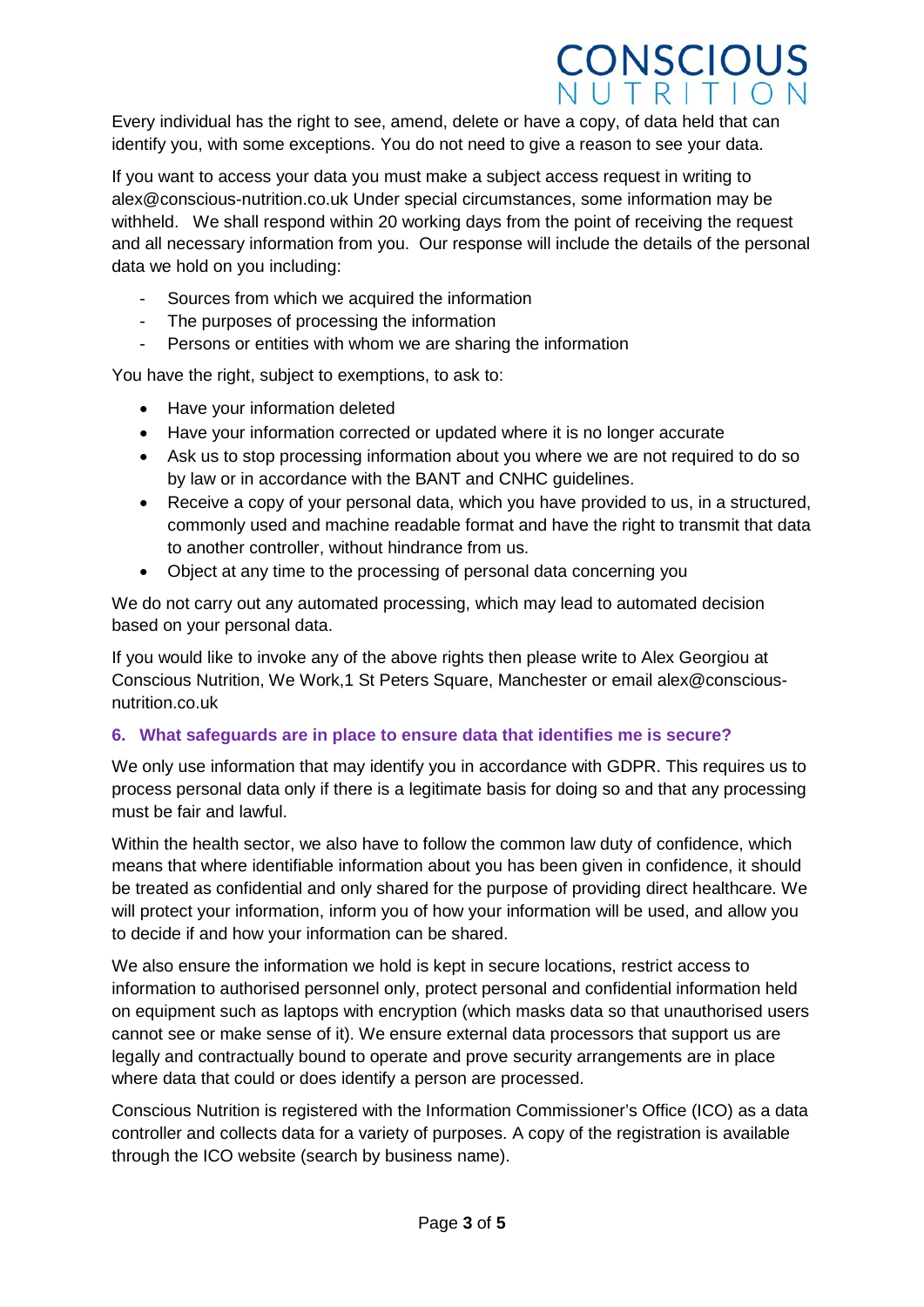# **CONSCIOUS**<br>NUTRITION

#### **7. How long do you hold confidential information for?**

All records held by Conscious Nutrition will be kept for the duration specified by guidance from our professional association BANT.

#### **8. Website technical details**

a. Forms

We do use electronic forms on our website making use of an available 'forms module' which has a number of built-in features to help ensure privacy. We also aim to use secure forms where appropriate.

In compliance with EU legislation, the following table lists the use of cookies on this web site:

| Cookie name          | Purpose                                                                                                                           |
|----------------------|-----------------------------------------------------------------------------------------------------------------------------------|
| <b>AcceptCookies</b> | Eg, This is used to store whether you have agreed to receive<br>cookies. Persistent for one year.                                 |
| Google Analytics     | Eg, These cookies are used to collect information about how visitors                                                              |
| utma                 | use our site. We use the information to compile reports and to help                                                               |
| utmb                 | us improve the site. The cookies collect information in an<br>anonymous form, including the number of visitors to the site, where |
| utmc                 | visitors have come to the site from and the pages they visited.                                                                   |
| utmz                 |                                                                                                                                   |

Cookies are small. We do not make use of cookies to collect any private or personally identifiable information. The technical platform of this website uses cookies solely to aid the proper technical functioning of the website. The cookies used contain random strings of characters alongside minimal information about the state and session of the website – which in no way collects or discloses any personal information about you as a visitor.

Advanced areas of this site may use cookies to store your presentation preferences in a purely technical fashion with no individually identifiable information. Note also our statement on analytics software below – as analytics software also uses cookies to function.

Most web browsers allow some control of most cookies through the browser settings. To find out more about cookies, including how to see what cookies have been set and how to manage and delete them, visit [www.allaboutcookies.org](http://www.allaboutcookies.org/)

To opt out of being tracked by Google Analytics across all websites visit <http://tools.google.com/dlpage/gaoptout>

#### **9. Analytics**

Like most websites, we make use of analytics software in order to help us understand the trends in popularity of our website and of different sections. We make no use of personally identifiable information in any of the statistical reports we use from this package. We use an analytics package called Google Analytics who provide details of their [privacy policy](http://www.google.com/intl/en/analytics/privacyoverview.html) on the Google website.